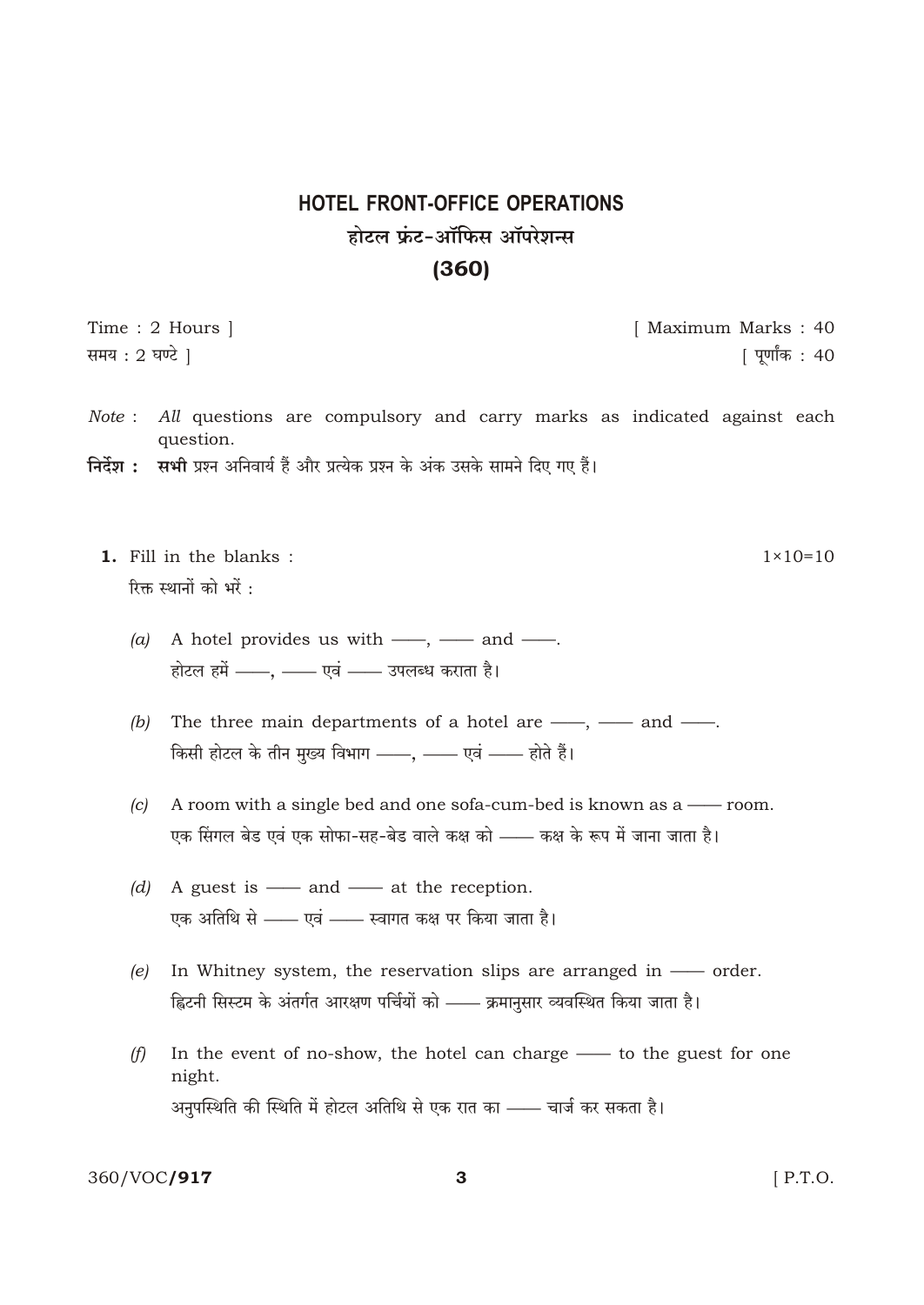- Guests wanting to stay in the hotel but do not have reservation are known  $(q)$  $as -$ होटल में ठहरने के इच्छुक किन्तु बगैर आरक्षण वाले अतिथियों को —— के रूप में जाना जाता है।
- $(h)$  Total number of guests staying in the hotel is known as count. होटल में ठहरने वाले कुल अतिथियों की संख्या को —— गणना कहते हैं।
- $(i)$ A message must always be written in - person and - letters. संदेश सदैव - पुरुष में एवं - अक्षरों में लिखा जाना चाहिए।
- $(i)$ Filling in the details of registration cards before the arrival of guests is known as  $\frac{1}{\sqrt{2}}$ . अतिथियों के आगमन के पूर्व पंजीकरण कार्ड के विवरण को भरकर रखने को —— के रूप में जाना जाता है।
- 2. State in your answer-book whether the following statements are True or False :  $\frac{1}{2} \times 20 = 10$ निम्नलिखित कथन 'सत्य' हैं या 'असत्य', अपनी उत्तर-पुस्तिका में लिखें :
	- $(a)$ For a guest, the front office is also the last point of contact with the hotel. एक अतिथि के लिए, फ्रंट ऑफिस होटल से संपर्क का अंतिम अनुभाग है।
	- (b) A guest bill may be handled at the reception. एक अतिथि का बिल स्वागत कक्ष पर निपटाया जाना चाहिए।
	- An NCR machine cannot be used in smaller hotels.  $\left( c\right)$ एक NCR मशीन का प्रयोग छोटे होटलों में नहीं किया जा सकता।
	- (d) Only hotels can change foreign currency into Indian Rupees. विदेशी मुद्रा का भारतीय रुपये में विनिमय केवल होटलों द्वारा ही किया जा सकता है।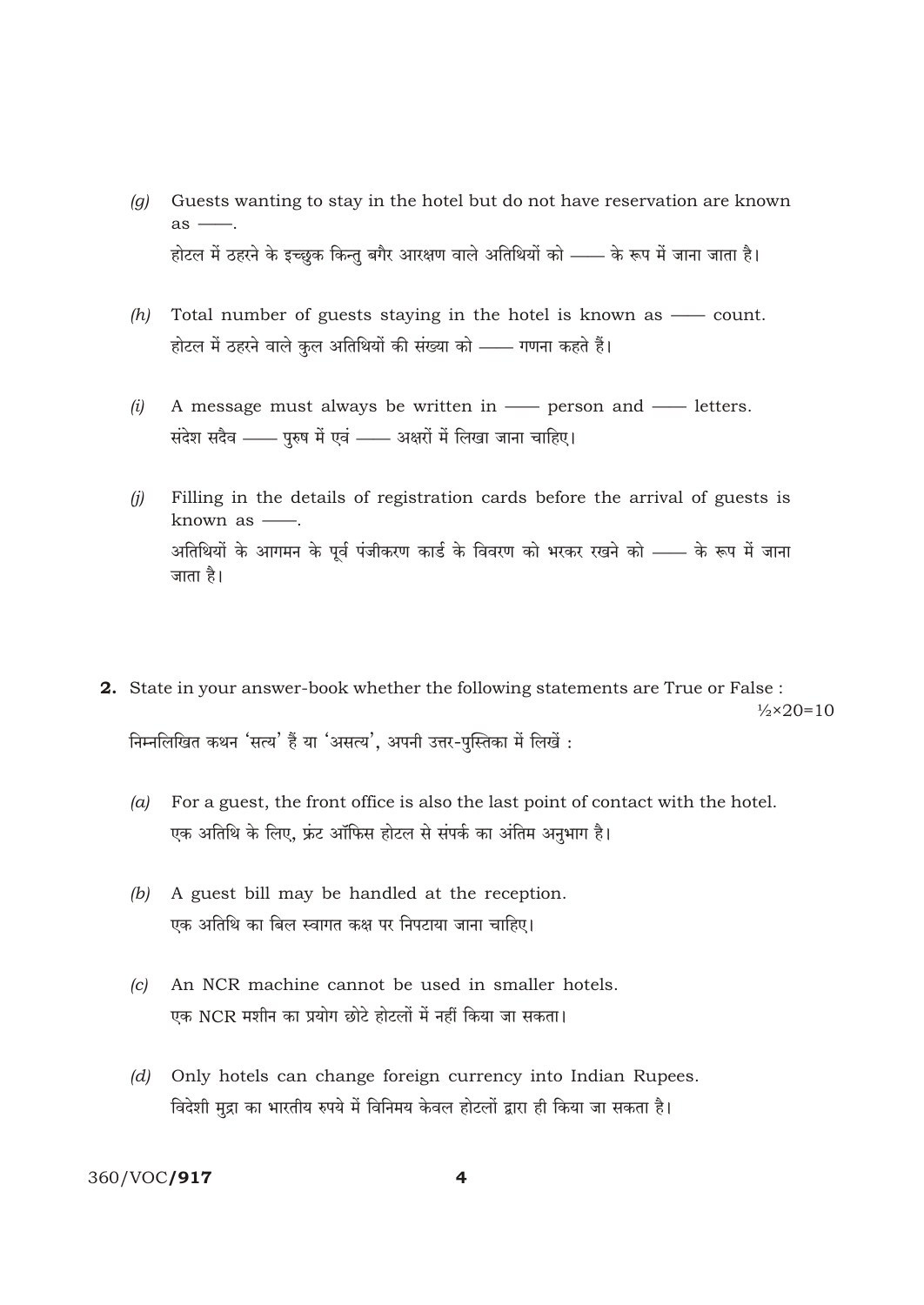- Restaurant have same bill formats for cash as well as credit sales.  $(e)$ रेस्तराँ नकद एवं उधार विक्रय के लिए एक ही प्रकार के बिल-प्रारूप का प्रयोग करते हैं।
- $(f)$ A miscellaneous charge voucher can be used to raise any type of charge. एक विविध व्यय वाउचर का प्रयोग किसी भी प्रकार के चार्ज के संबंध में किया जा सकता है।
- The auditing of the day's transactions is done in the night because the  $(q)$ hotel is closed at that time. दिन-भर के लेन-देन का अंकेक्षण रात में ही किया जाता है. क्योंकि होटल उसी समय बंद होता है।
- $(h)$  The night-auditor posts all unposted vouchers. रात्रि-अंकेक्षक सभी दर्ज न किए गए वाउचरों का लेखांकन करता है।
- $(i)$ Night-auditor is so called because he works in the night. रात्रि-अंकेक्षक को यह नाम इसलिए दिया गया है, क्योंकि वह रात के समय कार्य करता है।
- $(i)$ A bellboy can refuse to work for the reception. एक बेल-बॉय स्वागत कक्ष के लिए कार्य करने से इनकार कर सकता है।
- A group baggage is always tagged for identification.  $(k)$ एक सामूहिक बैगेज पर पहचान के लिए हमेशा लेबुल लगाया जाता है।
- The departure time of a group is always pre-determined.  $(l)$ एक समृह का प्रस्थान समय हमेशा पूर्व-निर्धारित होता है।
- $(m)$  A room change can be executed only when the guest has packed all his baggage. कक्ष-परिवर्तन को तभी कार्यान्वित किया जा सकता है. जबकि अतिथि अपने बैगेज की पैकिंग परी कर चुका हो।
- $(n)$  The room change slip is circulated by the bellboy. कक्ष-परिवर्तन पर्ची बेल-बॉय द्वारा वितरित की जाती है।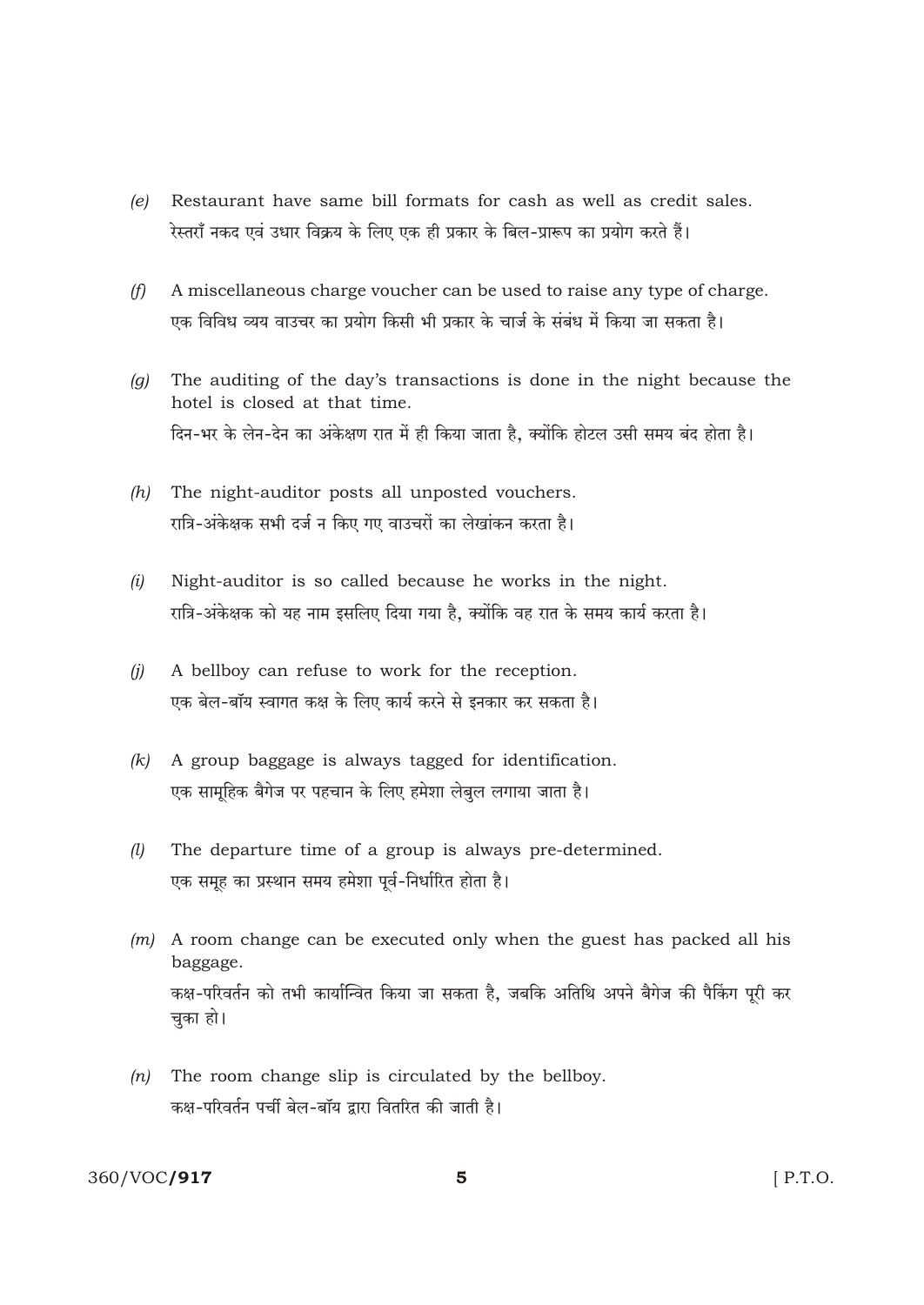- Every hotel has a separate telephone department.  $\omega$ प्रत्येक होटल का एक पृथकु टेलीफोन विभाग होता है।
- $(p)$  You project an image of the hotel even through a telephone call. आप एक टेलीफोन कॉल के माध्यम से भी होटल की छवि का प्रदर्शन करते हैं।
- You should speak loudly over the phone, so that the other person can hear  $(a)$ clearly. टेलीफोन पर आपको ऊँचे स्वर में बोलना चाहिए, ताकि दुसरा व्यक्ति आपकी बात को स्पष्ट रूप से सन सके।
- Long distance calls are always routed through the operator.  $(r)$ टेलीफोन पर लम्बी दरी के कॉल हमेशा ऑपरेटर के माध्यम से किए जाते हैं।
- (s) If a drunken guest gets unruly in the lobby, you will beat him up then and there. यदि कोई शराबी अतिथि होटल की लॉबी में उच्छुंखल व्यवहार करे, तो आप उसकी तुरंत वहीं पिटाई करेंगे।
- A dupatta cannot be used as a bandage.  $(t)$ एक दुपट्टे का प्रयोग बैंडेज के रूप में नहीं किया जा सकता।
- **3.** Answer the following questions in brief:  $2\frac{1}{2} \times 4 = 10$ निम्नलिखित प्रश्नों के उत्तर संक्षेप में दें :
	- Describe in brief the meaning of 'First-aid'.  $(a)$ 'प्राथमिक चिकित्सा' के आशय का वर्णन संक्षेप में करें।
	- (b) How would you handle the situation if there is a theft of hotel property by a guest? यदि एक अतिथि होटल की किसी वस्तु की चोरी करता है, तो आप ऐसी स्थिति में क्या करेंगे?
	- List out the important functions of the telephone department of a hotel.  $\left( c\right)$ एक होटल के टेलीफोन विभाग के महत्त्वपूर्ण कार्यों को सूचीबद्ध करें।
	- (d) List out the common items available to the guest at the bell desk (any five). बेल डेस्क पर अतिथि को उपलब्ध किन्हीं **पाँच** सामान्य वस्तुओं को सूचीबद्ध करें।

360/VOC/917